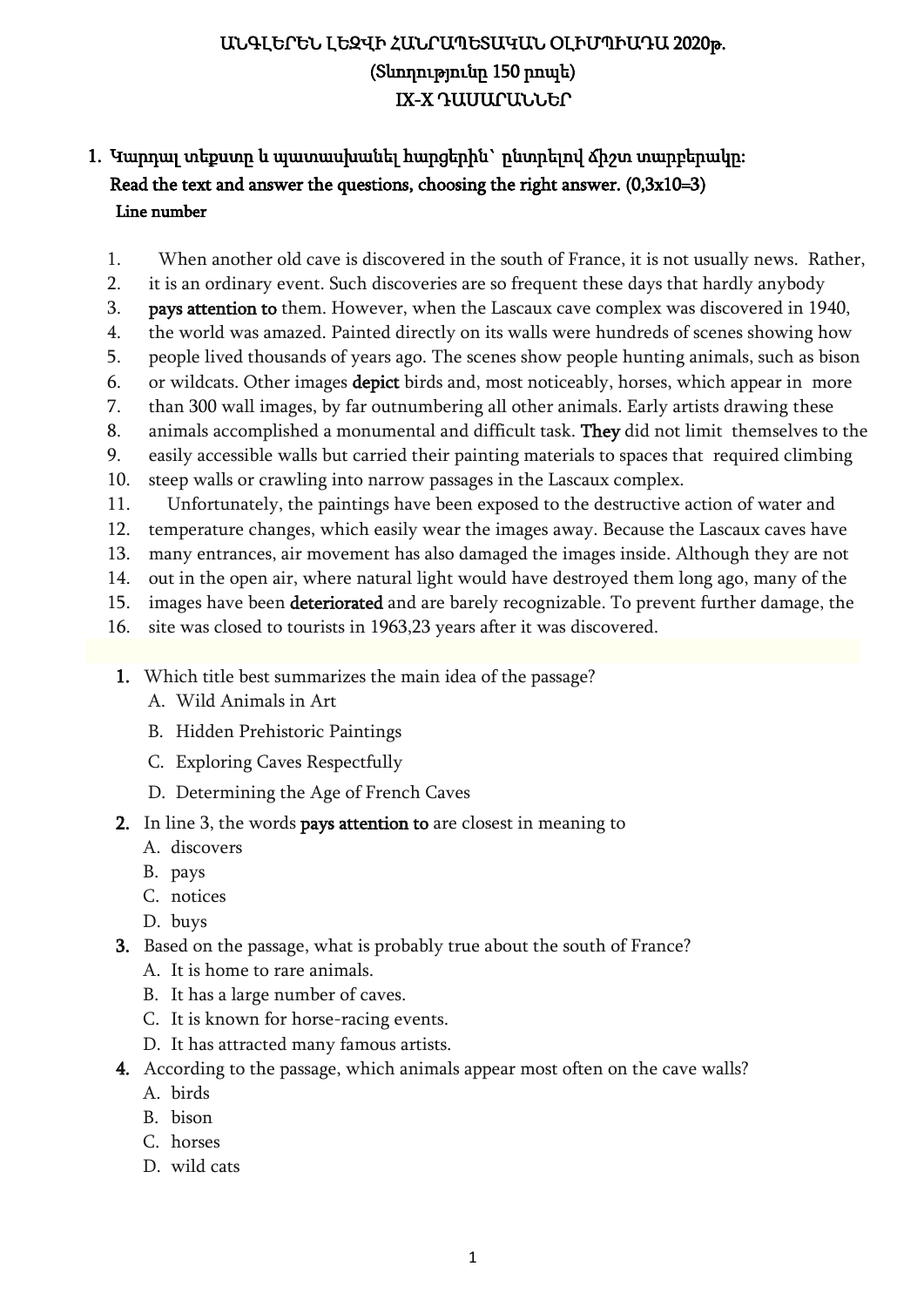#### 5. In line 6, the word depict is closest in meaning to  $\blacksquare$ .

- A. show
- B. hunt
- C. count
- D. hide
- 6. Why was painting inside the Lascaux complex a difficult task?
	- A. It was completely dark inside.
	- B. The caves were full of wild animals.
	- C. Painting materials were hard to find.
	- D. Many painting spaces were difficult to reach.
- 7. In line 8, the word they refers to
	- A. walls
	- B. artists
	- C. animals
	- D. materials
- 8. According to the passage, all of the following have caused damage to the paintings EXCEPT
	- A. temperature changes
	- B. air movement
	- C. water
	- D. fire
- 9. What does the passage say happened at the Lascaux caves in 1963?
	- A. Visitors were prohibited from entering.
	- B. A new lighting system was installed.
	- C. Another part was discovered.
	- D. A new entrance was created.
- 10. The word *deteriorated* in line 15 can best be replaced by
	- A. used
	- B. damaged
	- C. included
	- D. improved

# TASK 2. Ընտրել նախադասության բովանդակությանը համապատասխանող տարբերակը: Choose the appropriate option.  $(0,3x5=1,5)$

- 1. What do you do if you reread a book?
	- A. don't read it
	- B. read it again
	- C. read it for the first time
- 2. The word *pre-war* means?
	- A.before the war
	- B. during the war
	- C. after the war
- 3. What does the word *tireless* mean?
	- A.always feeling tired
	- B.never feeling tired
	- C.never feeling energetic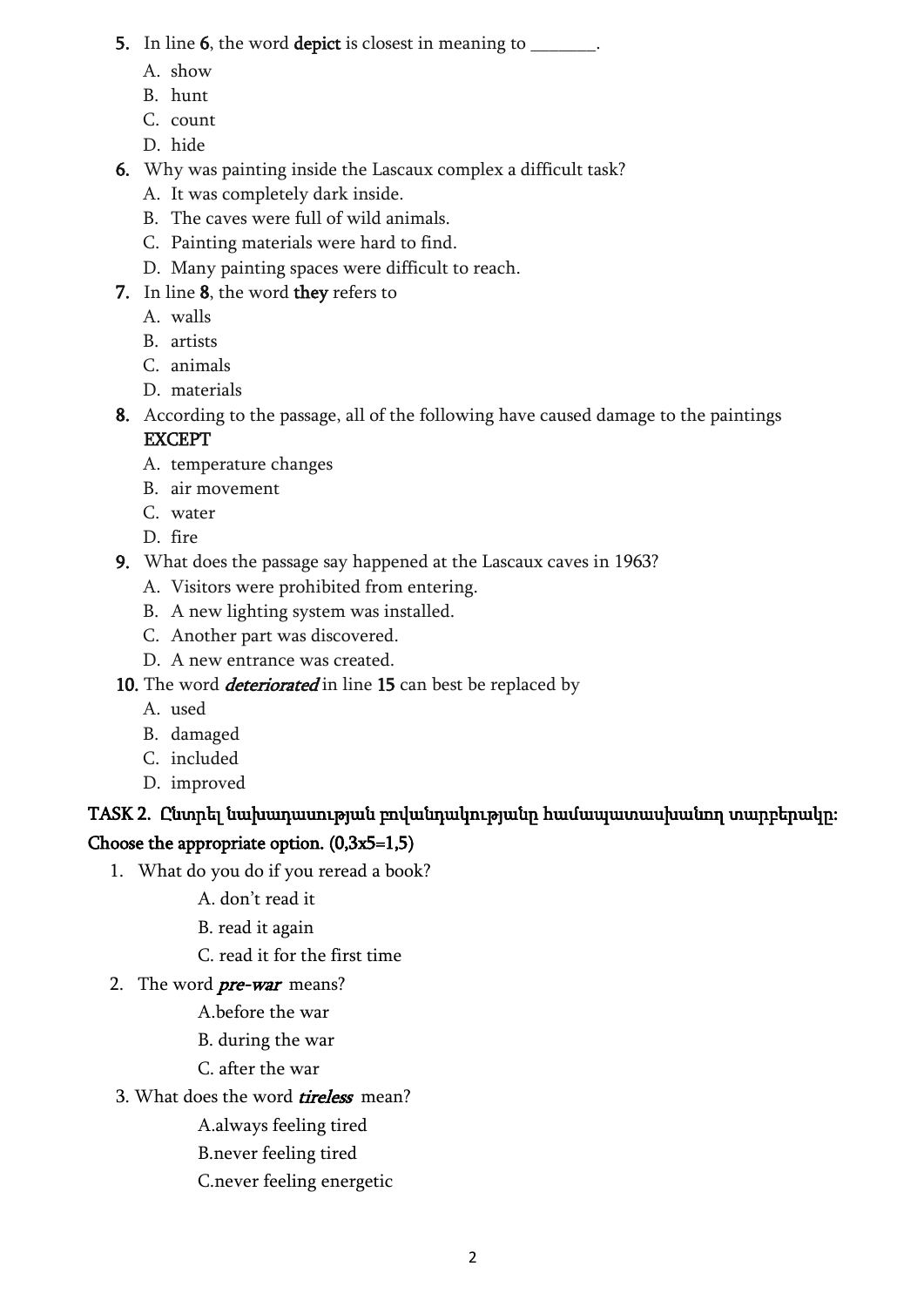- 4. Which suffix would you add to the word "air" to show that a room is very *stuffy*.
	- A. ed
	- B. ful
	- C. less
- 5. What suffix would you add to the word "blame" to show you have done nothing wrong?
	- A. ness B. less
	- C. ed

## TASK 3. Ընտրել միայն մեկ բառ, որը կարող է գործածվել բոլոր երեք նախադասություններում: Մեկ բառն ավելորդ է: Choose one word only which can be used in all three sentences. There is one odd word. (0,8x5=4)

TECHNOLOGY WRITE POWER INTEREST READ STEADY

| 1.           |                                                                                     |
|--------------|-------------------------------------------------------------------------------------|
| a)           | Mike is as _____ as rock-you can always rely on him.                                |
| b)           | It's very hard to find a ___ job nowadays.                                          |
| $\mathbf{c}$ | You need a ____ hand to be a surgeon.                                               |
| 2.           |                                                                                     |
| a)           | There are many places of _____ near my town.                                        |
|              |                                                                                     |
| $\mathbf{b}$ | She used to be active in politics but has lost_____ now.                            |
| $\mathbf{c}$ | Those who offended the girls in some ways paid back with _____.                     |
| 3.           |                                                                                     |
|              |                                                                                     |
| a)           | Take care to ______ through the documents before signing it.                        |
|              | b) "Would you like some coffee?" "You ____ my mind".                                |
|              | c) I always ______ every one of her books from cover to cover.                      |
|              |                                                                                     |
| 4.           |                                                                                     |
| a)           | Politicians can abuse the position of ______.                                       |
| b)           | The ______ supply to our house was cut because of roadwork.                         |
| $\mathbf{c}$ | I'm afraid I do not have the _____ to authorize this change.                        |
|              |                                                                                     |
| 5.           |                                                                                     |
|              | Few people could have predicted the huge impact of information____.                 |
| a)           |                                                                                     |
|              | b) No matter how advanced _______ becomes, machine will never be able to think like |
|              | humans.                                                                             |
|              | c) It's a waste of time for humans to do tasks that modern _______ can do.          |
|              |                                                                                     |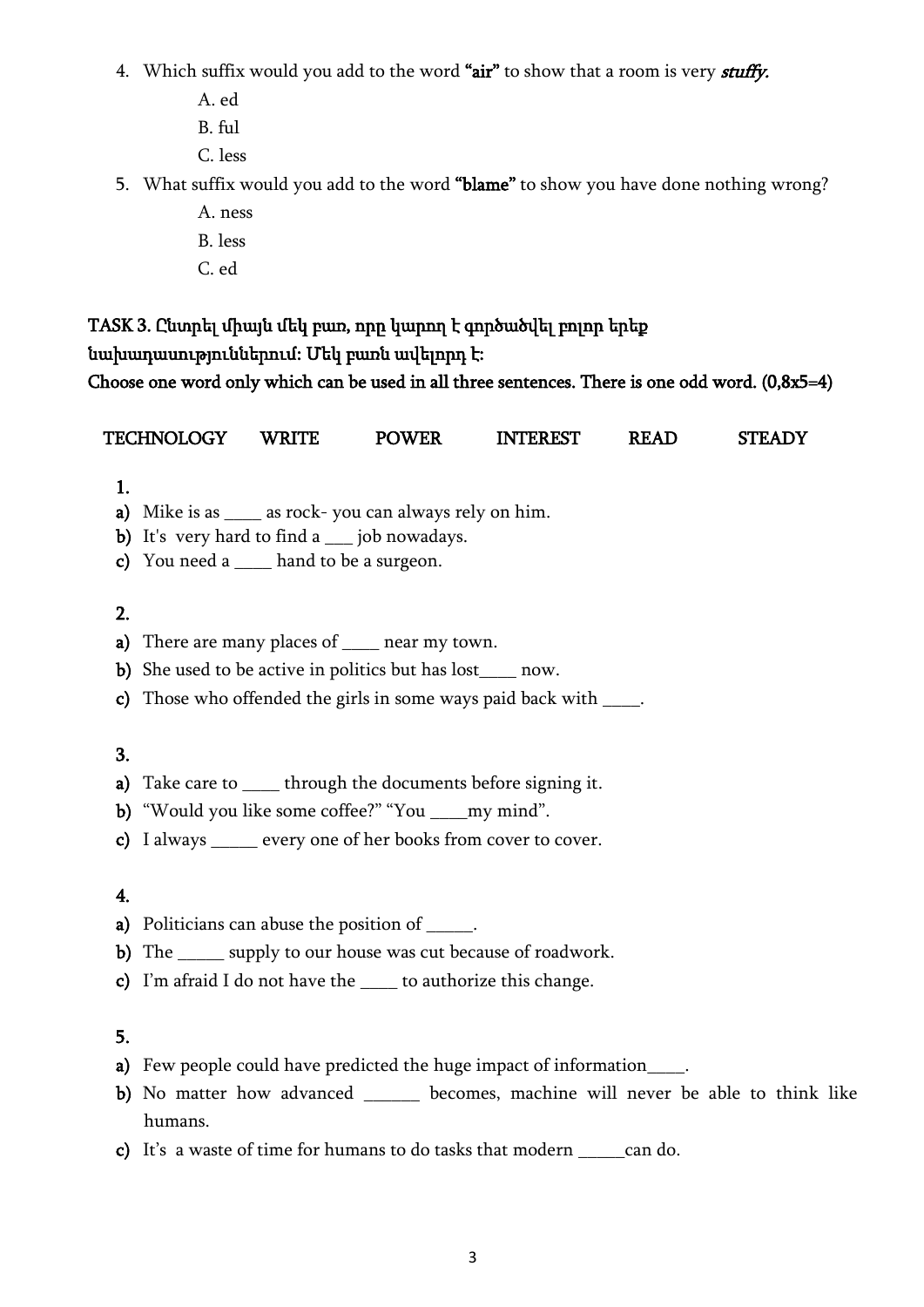TASK 4. Ընտրել այն պատասխանը, որն առավելագույնս պահպանում է տրված նախադասության իմաստը` ընդգծված բառի փոխարեն օգտագործվելիս: Select the answer choice that best maintains the meaning of the original sentence if you use it in place of the word that is underlined.  $(0,3x10=3)$ 

| 1. It is difficult to get young people to plan for their old age which seems very distant.       |                |                   |                 |  |  |
|--------------------------------------------------------------------------------------------------|----------------|-------------------|-----------------|--|--|
| A. possible                                                                                      | B. far away    | C. observable     | D. fearful      |  |  |
| 2. It is not possible for people to recall everything that they have thought, felt or done.      |                |                   |                 |  |  |
| A. remember                                                                                      | B. appreciate  | C. forget         | D. discuss      |  |  |
| 3. When preparing a diet, a person should be aware that vitamin D acts to increase the amount of |                |                   |                 |  |  |
| calcium absorbed by the body.                                                                    |                |                   |                 |  |  |
| A. schedule of flights B. nutritional plan C. study of brevity D. medical card                   |                |                   |                 |  |  |
| 4. He lost his <b>patience</b> and hit me.                                                       |                |                   |                 |  |  |
| A. impatience                                                                                    | B. temper      | C. idea           | D. time         |  |  |
| 5. A relative of mine, my cousin John, has a house near here.                                    |                |                   |                 |  |  |
| A. connection                                                                                    | B. relation    | C. acquaintance   | D. parent       |  |  |
| 6. Miniatures become very popular during the $16th$ and $17th$ centuries.                        |                |                   |                 |  |  |
| A. small plants                                                                                  | B. short lists | C. small pictures | D. short vowels |  |  |
| 7. A lie detector detects minute changes in the temperature of a person's skin.                  |                |                   |                 |  |  |
| A. dormant                                                                                       | B. significant | C.huge            | D.tiny          |  |  |
| 8. He was killed in a car <b>accident</b> .                                                      |                |                   |                 |  |  |
| A. incident                                                                                      | <b>B.crash</b> | C.meet            | D. hits         |  |  |
| 9. He lives a very busy life.                                                                    |                |                   |                 |  |  |
| A. leads                                                                                         | <b>B</b> .cast | C.lifts           | D.ruins         |  |  |
| 10. This test comprises a number of multiple-choice questions.                                   |                |                   |                 |  |  |
| A. composes of                                                                                   | B. composes in | C. consists off   | D. consists of  |  |  |

TASK 5. Տրված հինգ նախադասություններից չորսը միասին կարող են կազմել ամբողջականև կապակցված պարբերություն: Գտնել ավելորդ նախադասությունը: From the given five sentences four of them can be put together to form a meaningful and coherent paragraph. Identify the odd one out.(2.5x1=2.5)

- 1. There are so many opportunities to do good for the planet, and many of them are right under your nose.
- 2. A great way to do this is to increase your dependence on fuel sources that have a negative effect on the environment.
- 3. Think your actions don't make a difference? Think again!...
- 4. Each morning is the beginning of a new day and another chance to make the world a better place.
- 5. Taking small, mindful actions for positive improvement can have a great impact on your community and inspire others to do the same.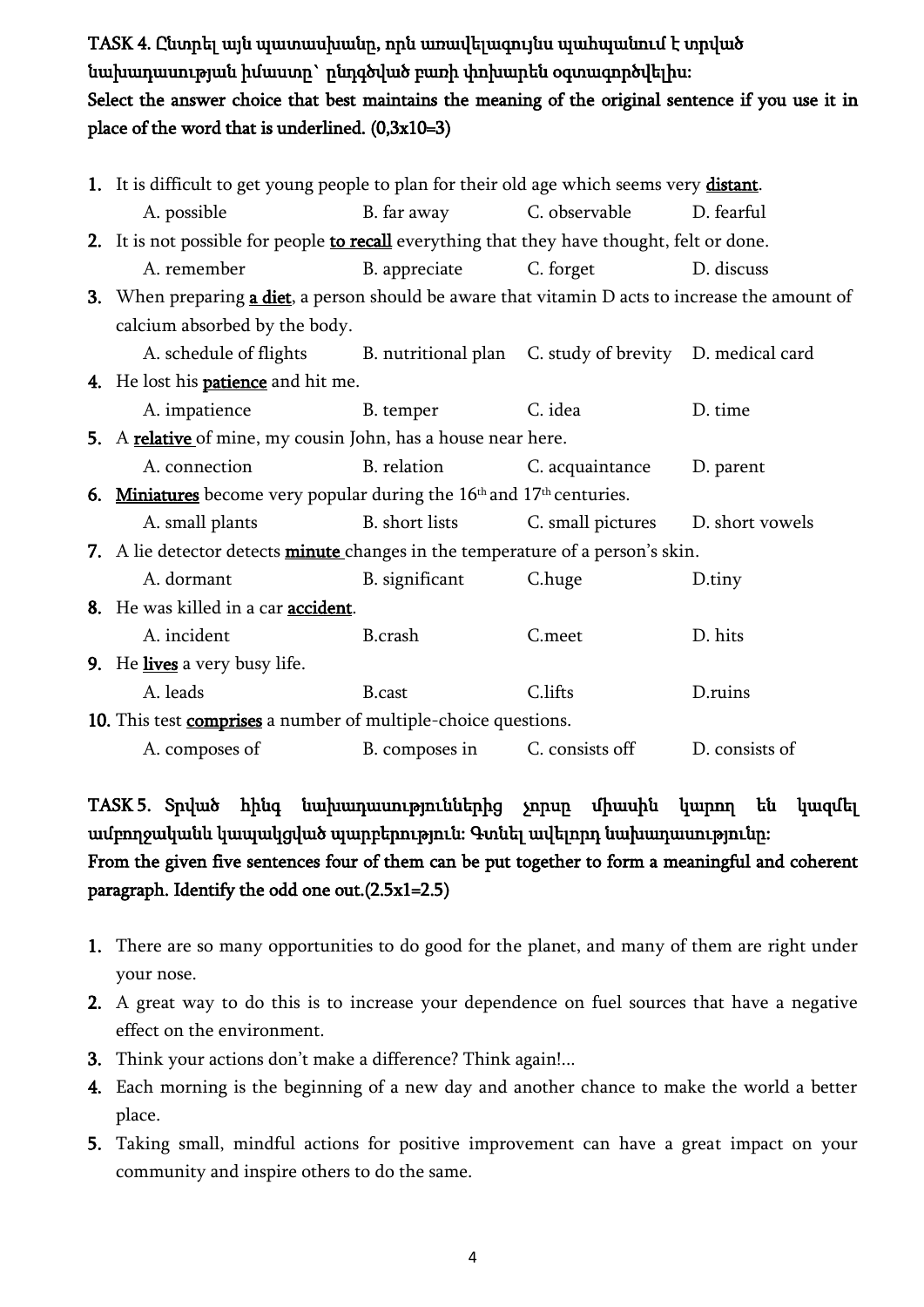# TASK 6. Ընտրել նախադասության բովանդակությանը համապատասխանող տարբերակը: Choose the appropiriate option. (0,3x10=3)

|    |                                |                                              | 1. While attempting to reach his home before the storm, ____________.                 |          |                   |
|----|--------------------------------|----------------------------------------------|---------------------------------------------------------------------------------------|----------|-------------------|
|    | a) the bicycle John broke down |                                              |                                                                                       |          |                   |
|    |                                |                                              | b) so it happened that John's bike broke down                                         |          |                   |
|    |                                | c) however, the storm caught John            |                                                                                       |          |                   |
|    |                                | d) John had a bicycle accident               |                                                                                       |          |                   |
|    |                                |                                              | 2. Automobile production in the US ____________.                                      |          |                   |
|    |                                |                                              | a) have taken slumps and rises in recent years                                        |          |                   |
|    |                                | b) has been rather erratic recently          |                                                                                       |          |                   |
|    |                                | c) are going up and down all the time        |                                                                                       |          |                   |
|    |                                | d) has been erratically lately               |                                                                                       |          |                   |
| 3. |                                |                                              | did Arthur realize that there was danger.                                             |          |                   |
|    |                                | a) When entering the store                   |                                                                                       |          |                   |
|    |                                | b) When he entered the store                 |                                                                                       |          |                   |
|    |                                | c) After he had entered the store            |                                                                                       |          |                   |
|    |                                | d) Only after entering the store             |                                                                                       |          |                   |
|    |                                | 4. George belongs to the _______________.    |                                                                                       |          |                   |
|    |                                | a) class of the upper middle                 |                                                                                       |          |                   |
|    |                                | b) upper middle class                        |                                                                                       |          |                   |
|    |                                | c) class from the center up                  |                                                                                       |          |                   |
|    |                                | d) class of high medium                      |                                                                                       |          |                   |
| 5. |                                |                                              | He has received several scholarships _________________.                               |          |                   |
|    |                                |                                              | a) not only because of his artistic but his academic ability                          |          |                   |
|    |                                |                                              | b) for both his academic ability as well as his artistic                              |          |                   |
|    |                                |                                              | c) because of his academic and artistic ability                                       |          |                   |
|    |                                |                                              | d) because his ability in the art and the academy                                     |          |                   |
|    |                                | 6. The dog was ________ by a bus and killed. |                                                                                       |          |                   |
|    |                                |                                              | a) run over b) tripled up c) knocked off d) fallen down                               |          |                   |
|    |                                |                                              | 7. I'm afraid this painting is not by Picasso. It's only a copy and so it's ________. |          |                   |
|    |                                | a) priceless                                 | b) invaluable c) worthy d) worthless                                                  |          |                   |
|    |                                |                                              | 8. How many of you are _______ the Proficiency examination?                           |          |                   |
|    |                                |                                              | a) putting down in b) going in for c) entering at d) writing in                       |          |                   |
|    |                                |                                              | 9. He doesn't feel like playing tennis because he's ______.                           |          |                   |
|    |                                |                                              | a) out of condition b) off condition c) off fitness                                   |          | d) out of fitness |
|    |                                |                                              | 10. He _____ the letter carefully before putting it in the envelope.                  |          |                   |
|    |                                | a) folded                                    | b) bent                                                                               | c) broke | d) curved         |
|    |                                |                                              |                                                                                       |          |                   |